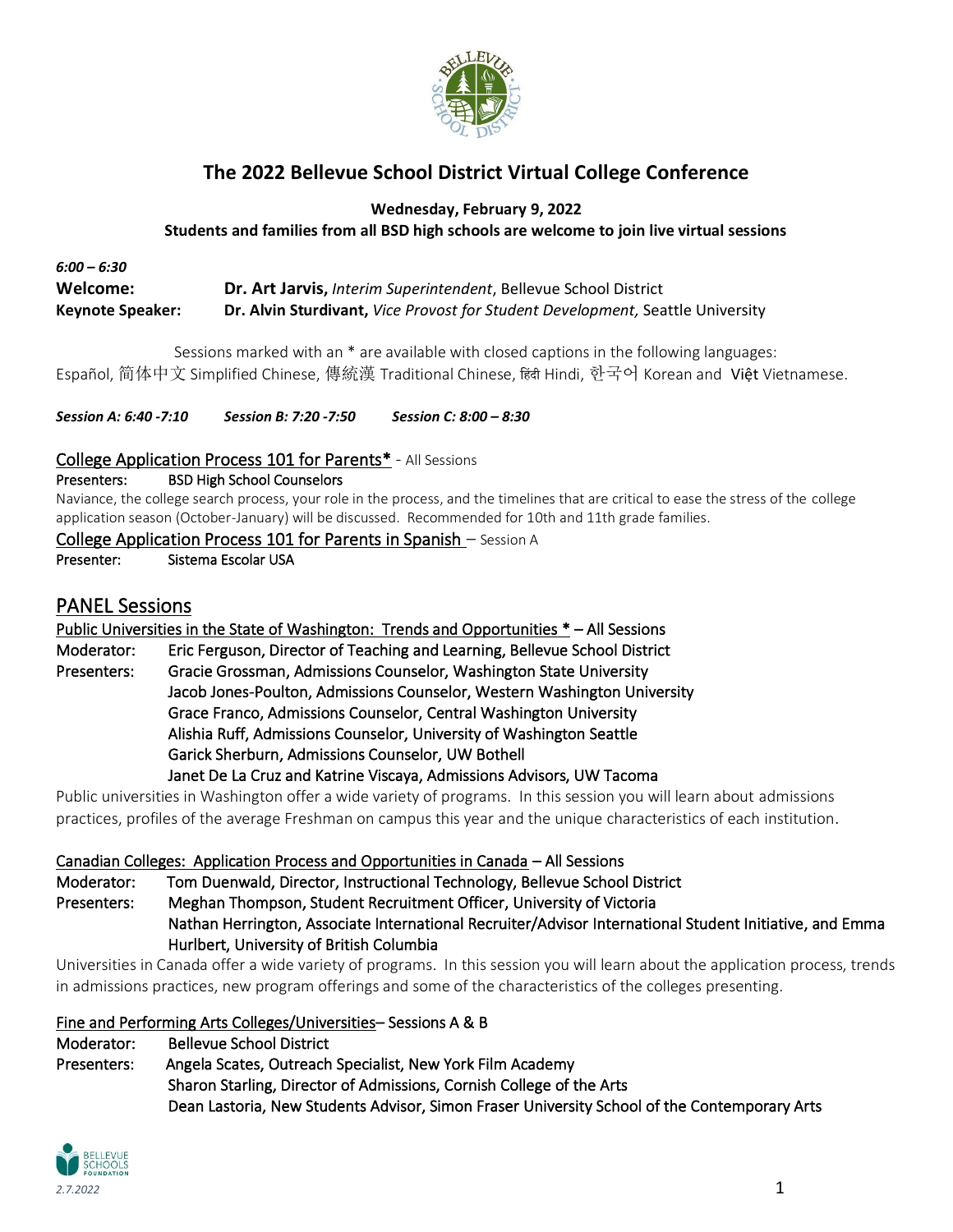Learn about the different types of arts programs offered in the U.S. & Canada. Understand the process for admissions, portfolios, and auditions. Find out about the future outlook for careers in the arts.

#### Admission Process at Private Colleges/Universities – Sessions A & B

Moderator: Anecia Robinson, Counselor, Bellevue High School, Bellevue School District Presenters: Anna Aegerter, Admissions Counselor, University of Redlands Mark Howard, Admissions Counselor, University of Puget Sound Nate Mannetter, Assistant Director of Admissions, Gonzaga University

Andrea Frangi, Admissions Counselor, George Washington University

Representatives from various selective colleges will provide an overview of how their admissions teams evaluate applications and will also take questions from students and families regarding the application review process.

#### Transfer, Tech and Two-year programs – All Sessions

Moderator: Anecia Grigsby, Assistant Principal, Sammamish High School, Bellevue School District Presenters: Ramon Concepcion, Director, Welcome Center, Bellevue College Gina Nakamura, Outreach and Recruitment Coordinator, Seattle Community Colleges Casey Melnrick, Assistant Director of Student Services – Outreach and Recruitment, Lake Washington Institute of Technology

Starting your college career at a community or technical college can be a great plan. Our community and technical colleges offer strong programs, several 4-year degrees and transferring to a four-year university can be done smoothly. Learn about the new 4-year bachelor's degrees they now offer!

### Eastside Youth Coalition 'Get Your College On' Bellevue School District Black Alum Panel– All Sessions

#### Moderator: Nicole Kemp, Counselor, Sammamish High School

Presenters: Shego Scego- Bellevue High School, University of Washington, Graduate Jeremy Mumba - Interlake High School, Eastern Washington University, Current Student Alyssa Watts-Williams – Sammamish High School HS, Florida A&M University, Graduate Fedilla Kassa - Interlake High School, University of Washington, Current Student Nkumbu Chisebuka – International High School, Washington State University, Graduate Rahsaan Corbin – Sammamish High School, Florida A&M University, Current Student (?) Tyler Amucha – Newport High School, Howard University & the University of the District of Columbia, Current Student

Michelle Williams-Clark – Founder/Executive Director, Eastside Youth Coalition

A panel of Black BSD Alum will share their experiences at Historically Black Colleges and Universities (HBCUs) and Predominantly White Institutions (PWIs). College Scholarship opportunities for Black students will be highlighted.

### College Application Topics

### Putting Yourself on Paper: Writing the College Essay \* – All Sessions

### Presenter: Jennifer Townsend, English Teacher, Bellevue High School

The college essay can be a critical part of the college application. Strategies to respond to essay prompts will be reviewed as well as ways to avoid mistakes and how to choose a topic that is appropriate for the essay. Recommended for 10th and 11th grade students.

### College Entrance Exams: SAT & ACT - Why? When? Which? How Do I Prepare?– All Sessions

### Presenter: Molly Metz, Owner, PrepNorthwest

Both the ACT and the SAT are used in the college admissions process. You will learn about their differences, as well as which tests are required or recommended and strategies to prepare for these exams.

# College Success for Students with Learning Differences - Special Needs Admissions – Sessions B & C

### Presenter: Amy Stay, Special Education Teacher, Bellevue High School

If your student has a 504 Plan or an IEP, then this session is a must. You will learn what support is available in college, the documentation you will need to provide, and examples of college services and programs available. Suggestions for ways to prepare for college while in high school will also be provided. Recommended for students in all grades who have special needs.